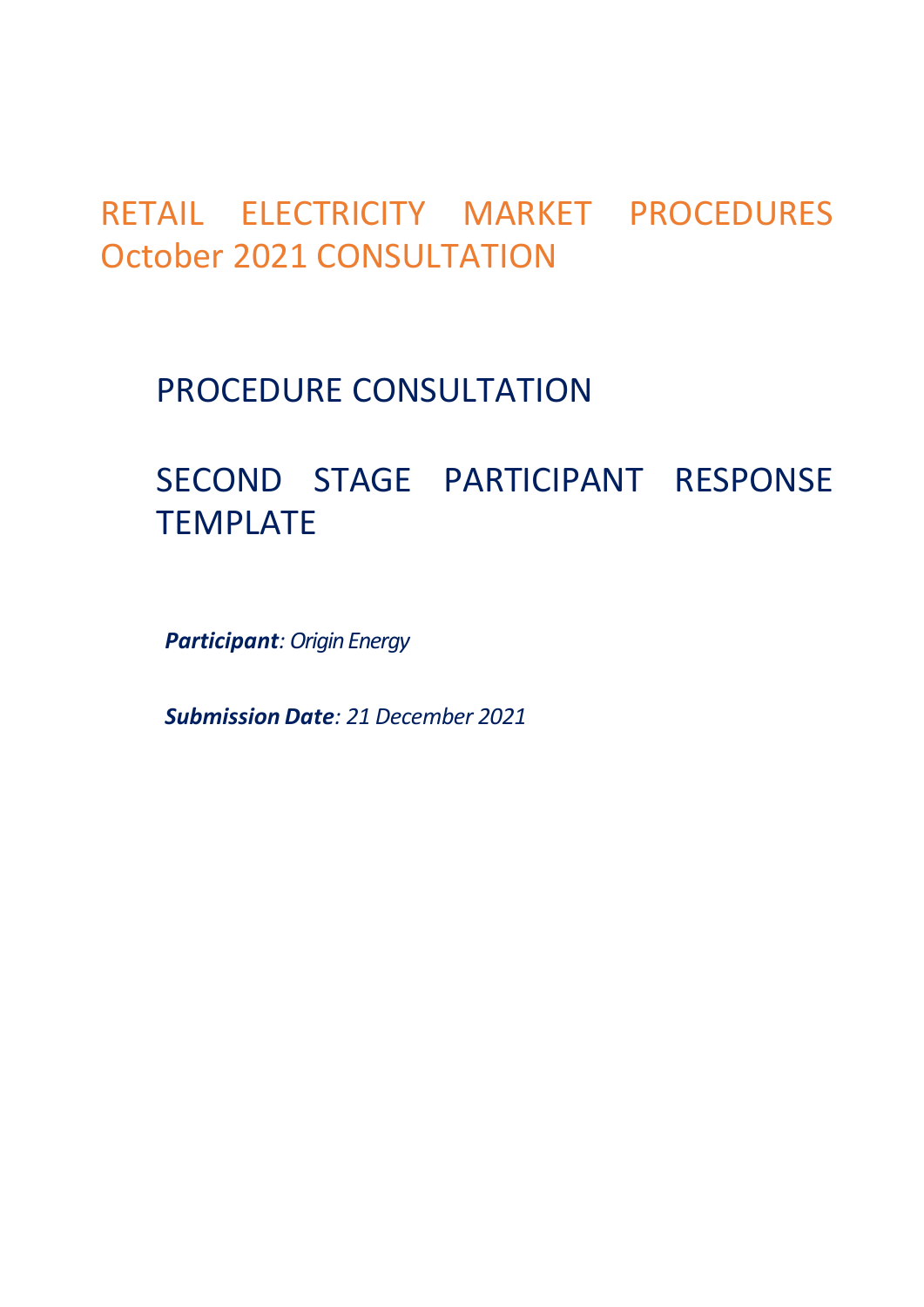#### Table of Contents

| 1.  |                                                                                                   |  |
|-----|---------------------------------------------------------------------------------------------------|--|
| 2.  |                                                                                                   |  |
| 3.  |                                                                                                   |  |
| 4.  |                                                                                                   |  |
| 5.  |                                                                                                   |  |
| 6.  |                                                                                                   |  |
| 7.  |                                                                                                   |  |
| 8.  |                                                                                                   |  |
| 9.  |                                                                                                   |  |
| 10. | MSATS Procedures: Procedure for the Management of Wholesale, Interconnector, Generator and Sample |  |
| 11. | Metrology Procedure: Part B - National Electricity Market (Metrology Procedure: Part B)10         |  |
| 12. |                                                                                                   |  |
| 13. |                                                                                                   |  |
| 14. | Retail Electricity Market Procedures - Glossary and Framework (Glossary/Framework) 10             |  |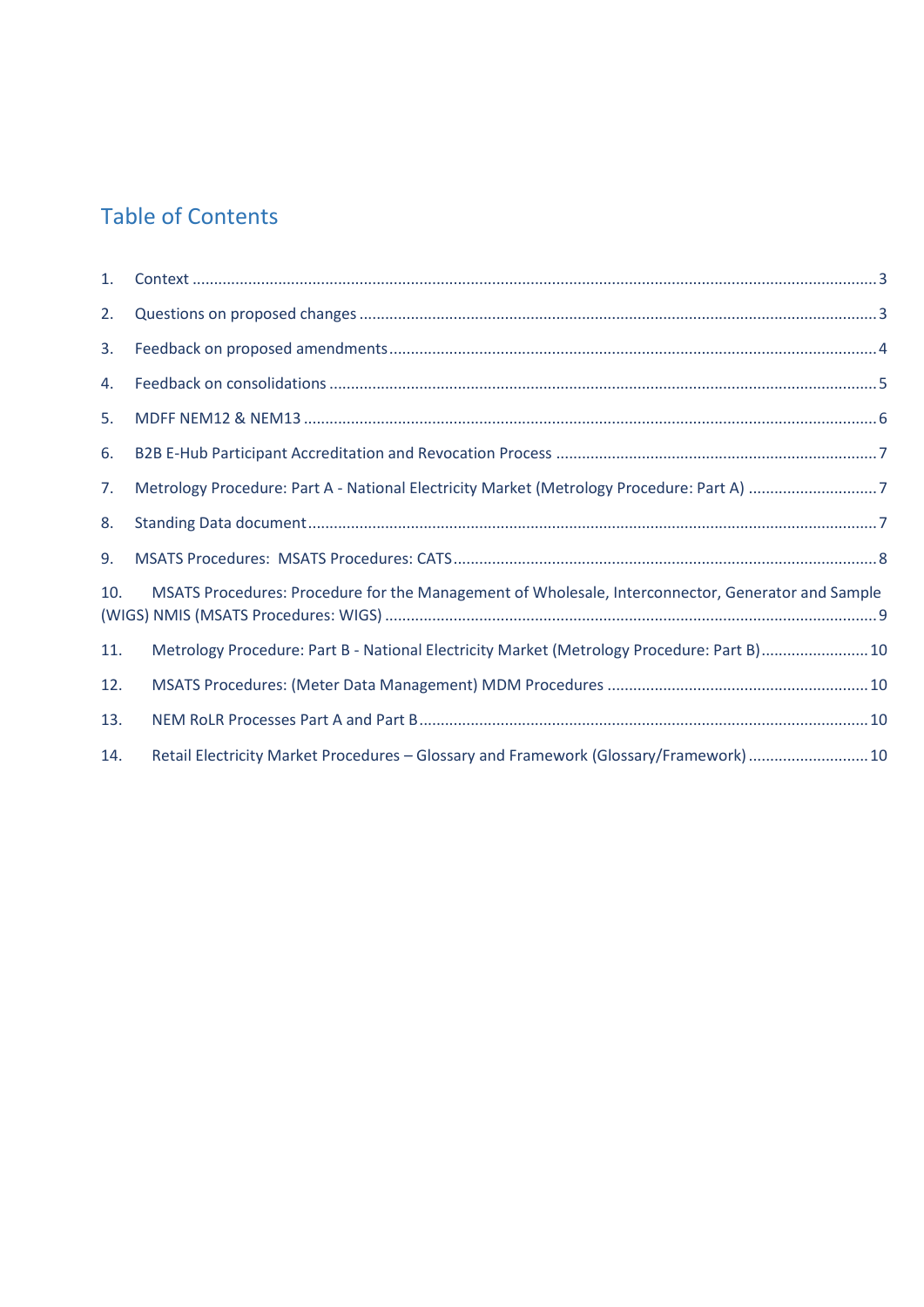#### **1. Context**

This template is to assist stakeholders in giving feedback about the changes detailed in the draft procedures associated with the Retail Electricity Market Procedures October 2021 consultation.

The changes being proposed are because of NER rule changes which have occurred requiring changes to AEMO's Retail Electricity Market Procedures and the following proposed changes by proponents and AEMO to implement recommended process improvements.

#### **2. Questions on proposed changes**

<span id="page-2-1"></span><span id="page-2-0"></span>

| <b>Heading</b>                                                                                                                                                                                                                                                                                                           | <b>Participant Comments</b>                                                                                                                               |
|--------------------------------------------------------------------------------------------------------------------------------------------------------------------------------------------------------------------------------------------------------------------------------------------------------------------------|-----------------------------------------------------------------------------------------------------------------------------------------------------------|
| Does your organisation support the proposals contained in the Issues<br>Paper? If not, please specify areas in which your organisation disputes<br>AEMO's assessment (include ICF reference number) of the proposal and<br>include information that supports your rationale why you do not support<br>AEMO's assessment. | Broadly supportive of the proposed process improvements to the Market<br>Procedures. Detailed feedback provided in relevant sections of this<br>document. |
| Are there better options to accommodate the change proposals that better<br>achieve the required objectives? What are the pros and cons of these<br>options? How would they be implemented?                                                                                                                              | No comments                                                                                                                                               |
| What are the main challenges in adopting these proposed changes? How<br>should these challenges be addressed?                                                                                                                                                                                                            | N/A                                                                                                                                                       |
| Do you have any further questions or comments in relation to the<br>proposals described above?                                                                                                                                                                                                                           | Detailed feedback provided in relevant sections of this document.                                                                                         |
| Does your organisation have any feedback / suggestions that closely relates<br>to the scope or impacts this consultation, but the nature of the feedback /                                                                                                                                                               | As noted in the 'MSDR implementation date minor amendments'<br>consultation, due to the close proximity of the effective dates of these                   |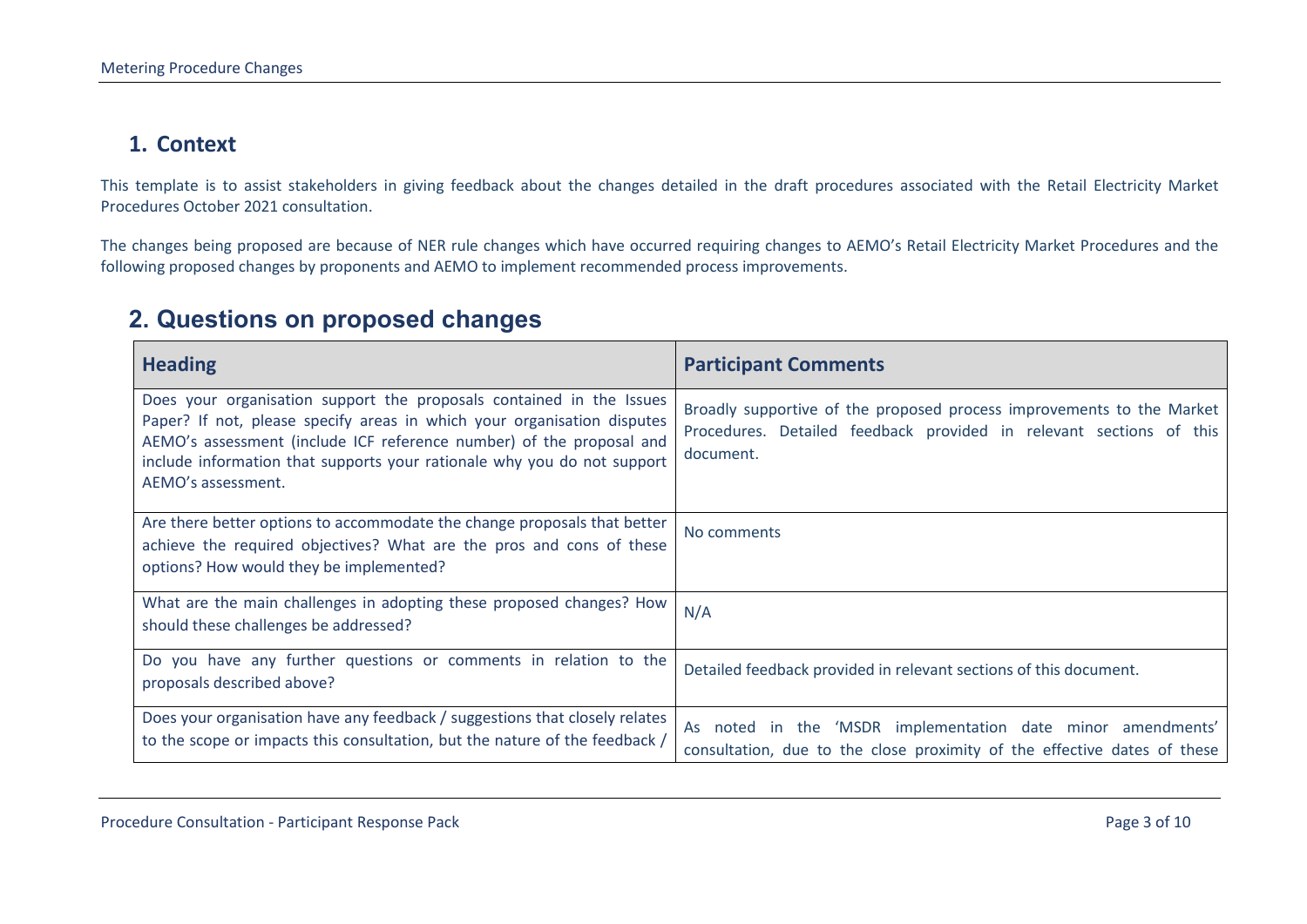| <b>Heading</b>                                                                                                                                                                                                                                                                                                                                                                                                               | <b>Participant Comments</b>                                                                                                                                                                                                                                                                                                                                                                                                                                                                                                                                                                                                                                                                                                                                                                                                                                                                                                                                                                                                                                                                                                                                                                    |
|------------------------------------------------------------------------------------------------------------------------------------------------------------------------------------------------------------------------------------------------------------------------------------------------------------------------------------------------------------------------------------------------------------------------------|------------------------------------------------------------------------------------------------------------------------------------------------------------------------------------------------------------------------------------------------------------------------------------------------------------------------------------------------------------------------------------------------------------------------------------------------------------------------------------------------------------------------------------------------------------------------------------------------------------------------------------------------------------------------------------------------------------------------------------------------------------------------------------------------------------------------------------------------------------------------------------------------------------------------------------------------------------------------------------------------------------------------------------------------------------------------------------------------------------------------------------------------------------------------------------------------|
| suggestion warrant further investigations / discussion? If so, please include<br>your feedback / suggestions. Please note that this feedback will be<br>reviewed by AEMO at a later date, therefore will not be used for this<br>consultation. AEMO will complete a preliminary assessment of the<br>feedback assess the feedback and it may then form part of another<br>consultation or the annual prioritisation process. | Procedures (particularly the Standing Data for MSATS document that covers<br>CIP_049 Controlled Load Enumerations and CIP_053 GPS Coordinates<br>Minimum Requirements. Connection configuration clarification) with the<br>'Consumer Data Right' go-live, it is important to understand whether AEMO<br>has performed adequate dependency management exercise to ensure the<br>risks associated with industry operations (not limited to AEMO) are well<br>understood and managed beforehand.<br>Additionally, Origin suggests a clear and concise summary of 'market<br>participants impacts' to be provided by AEMO to provide clarity on<br>overlapping versions of various Procedures. That is, what does each release<br>mean for market participants, e.g. 1 <sup>st</sup> May 2022 (participants can upgrade to<br>r42 schema to accomodae MCPI changes, however no AEMO impact); 7 <sup>th</sup><br>November 2022 (no schema upgrade for market participants, however<br>majority of AEMO-impacts due to MSDR changes). Also, for May 2022<br>schema upgrade, Origin understands that the industry/market cut-over<br>support/plan will be facilitated by AEMO as a standard practice. |

## **3. Feedback on proposed amendments**

<span id="page-3-0"></span>

| <b>Document</b>                                                                                                                      | <b>Participant Comments</b>           |
|--------------------------------------------------------------------------------------------------------------------------------------|---------------------------------------|
| B2B E-Hub Participant Accreditation and Revocation Process (CIP_045)<br>B2B E-Hub Participant Accreditation Procedure Clarification) | Feedback provided in Section 6 below. |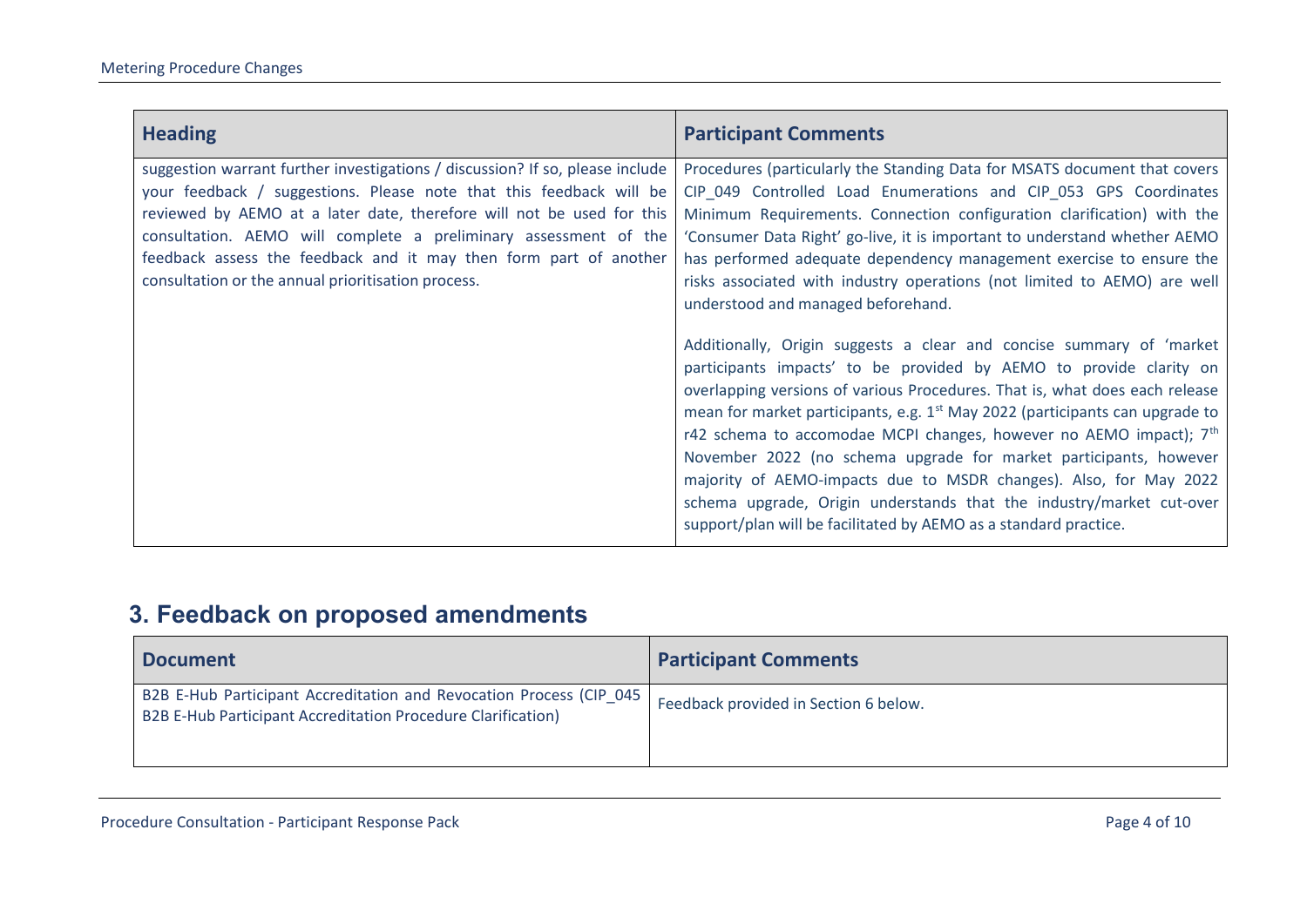| <b>Document</b>                                                                                                                                                                           | <b>Participant Comments</b>                                                                                                                     |
|-------------------------------------------------------------------------------------------------------------------------------------------------------------------------------------------|-------------------------------------------------------------------------------------------------------------------------------------------------|
| Consumer Administration and Transfer Solution (CATS) Procedure<br>Principles and Obligation (MSATS Procedures: CATS) (CIP 050 NREG<br>and GENERATR NMI Classifications)                   | Feedback provided in Section 9 and 10 below.                                                                                                    |
| Meter Data File Format Specification (MDFF) NEM12 & NEM13<br>(CIP 042 Reason Code)                                                                                                        | No comments                                                                                                                                     |
| Metrology Part A (CIP_046 Clarification of Clause 12.5, CIP_048<br>Reference to AS60044)                                                                                                  | No comments                                                                                                                                     |
| Standing Data for MSATS (Standing Data document) (CIP_049<br>Controlled Load Enumerations, CIP_053 GPS Coordinates Minimum<br><b>Standard and Connection Configuration Clarification)</b> | In the Draft Report, Sec $3.8$ - Connection Configuration, Sec $3.8.1$ , makes<br>reference to 'document' - should be 'Standing Data for MSATS' |
|                                                                                                                                                                                           | Document Section Description<br>document   Table 12   Statements added as set out above                                                         |

### **4. Feedback on consolidations**

<span id="page-4-0"></span>

| <b>Document</b> |  | Version(s)   Clause   Participant Comments |
|-----------------|--|--------------------------------------------|
| <b>CATS</b>     |  | No comments                                |
| <b>WIGS</b>     |  | No comments                                |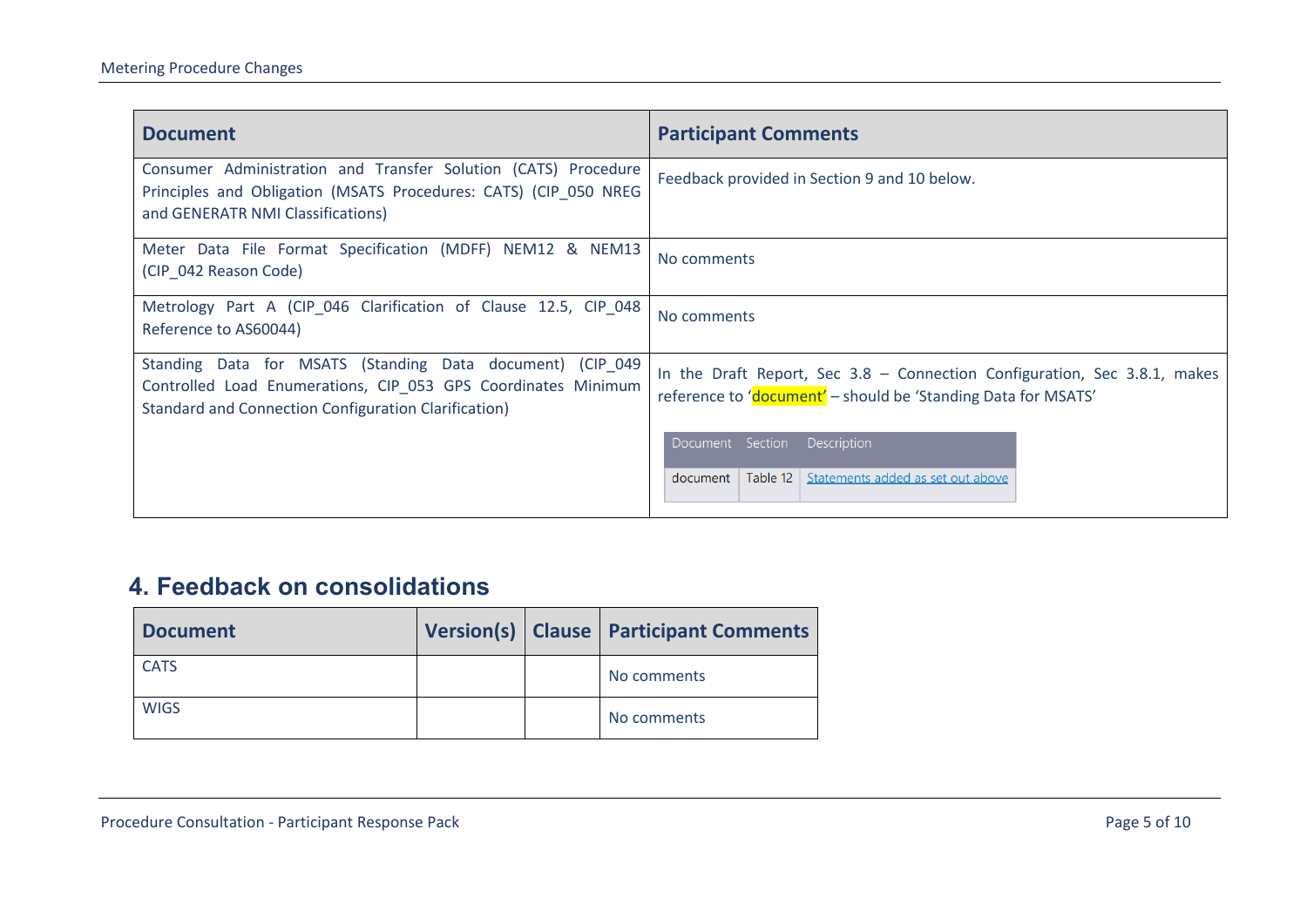| <b>Document</b>                         | <b>Version(s)</b> | <b>Clause</b> | <b>Participant Comments</b> |
|-----------------------------------------|-------------------|---------------|-----------------------------|
| <b>Metrology Part A</b>                 |                   |               | No comments                 |
| <b>Metrology Part B</b>                 |                   |               | No comments                 |
| <b>MSATS Procedures: MDM Procedures</b> |                   |               | No comments                 |
| NEM RoLR Processes Part A and Part B    |                   |               | No comments                 |
| (Glossary and Framework)                |                   |               | No comments                 |
| <b>Standing Data document</b>           |                   |               | No comments                 |

#### **5. MDFF NEM12 & NEM13**

<span id="page-5-0"></span>

| Section   Description | <b>Participant Comments</b> |
|-----------------------|-----------------------------|
|                       | No comments                 |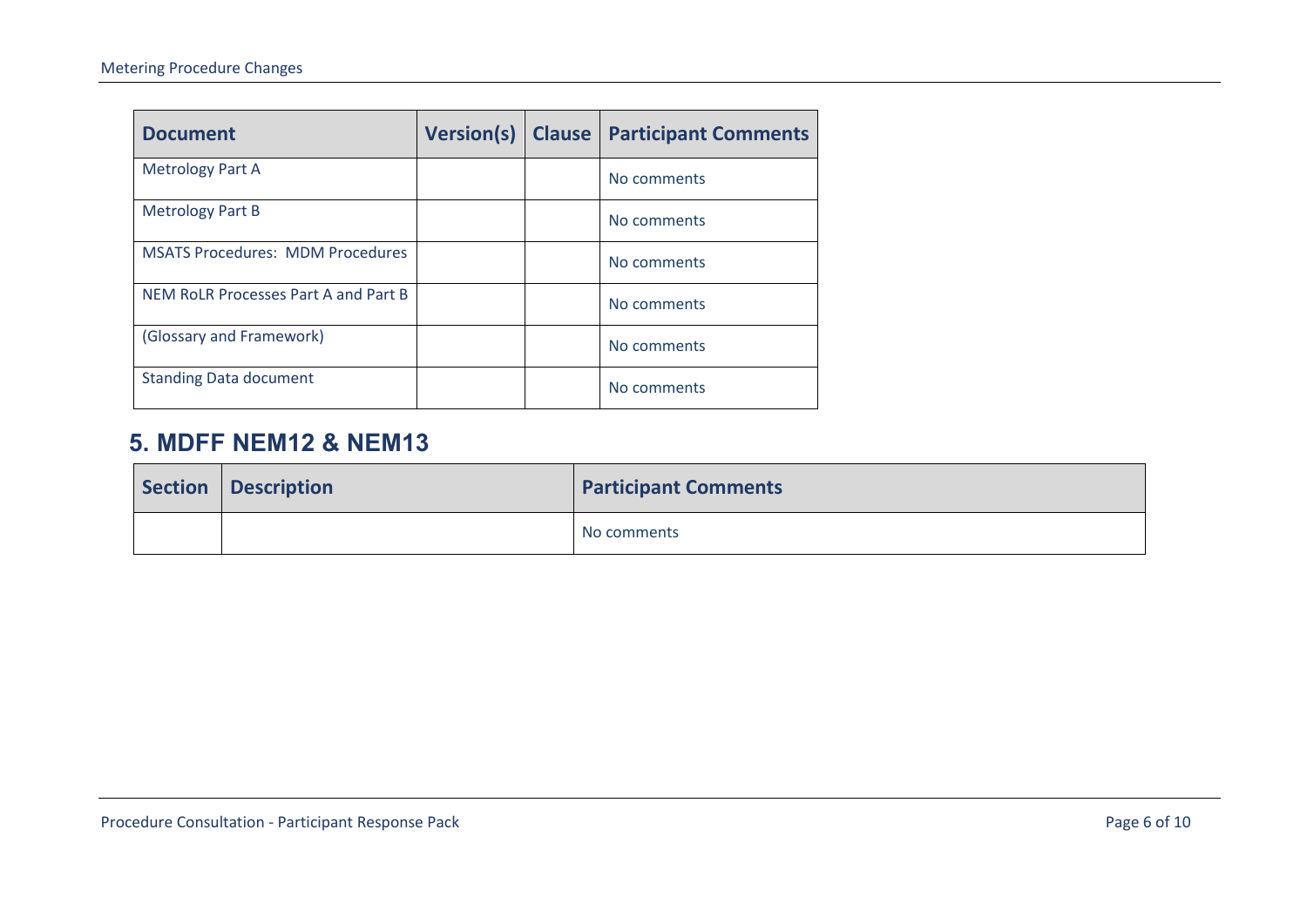#### **6. B2B E-Hub Participant Accreditation and Revocation Process**

| <b>Section</b>                | <b>Description</b>                                                                                                                                                                                                                                                                |                            |  |
|-------------------------------|-----------------------------------------------------------------------------------------------------------------------------------------------------------------------------------------------------------------------------------------------------------------------------------|----------------------------|--|
| Appendix B Table 1<br>Page 20 | For Re-En, it shows Initiator or DM, or MP or MC.<br>MDP/MP/MC<br>Recipient<br>Re-Energise the customer using<br>DM or MP or<br><b>ServiceOrderRe</b><br>Retailer<br>Service<br>standard practice<br><b>MC</b><br>Orders<br><b>Discretion</b><br>sponse<br><b>Re-energisation</b> | Shouldn't this<br>be DNSP? |  |

#### **7. Metrology Procedure: Part A - National Electricity Market (Metrology Procedure: Part A)**

<span id="page-6-0"></span>

| Section   Description | <b>Participant Comments</b> |
|-----------------------|-----------------------------|
|                       | No comments                 |

#### **8. Standing Data document**

<span id="page-6-2"></span><span id="page-6-1"></span>

| Section  | Description                                                                                         | <b>Participant Comments</b>         |
|----------|-----------------------------------------------------------------------------------------------------|-------------------------------------|
| Table 30 | Origin noted that in the Draft Report, Sec $3.5 -$<br>Controlled Load, Sec 3.5.1 has a reference to | This is the correct table reference |
|          | Standing Data document, Table $17 -$ this is                                                        |                                     |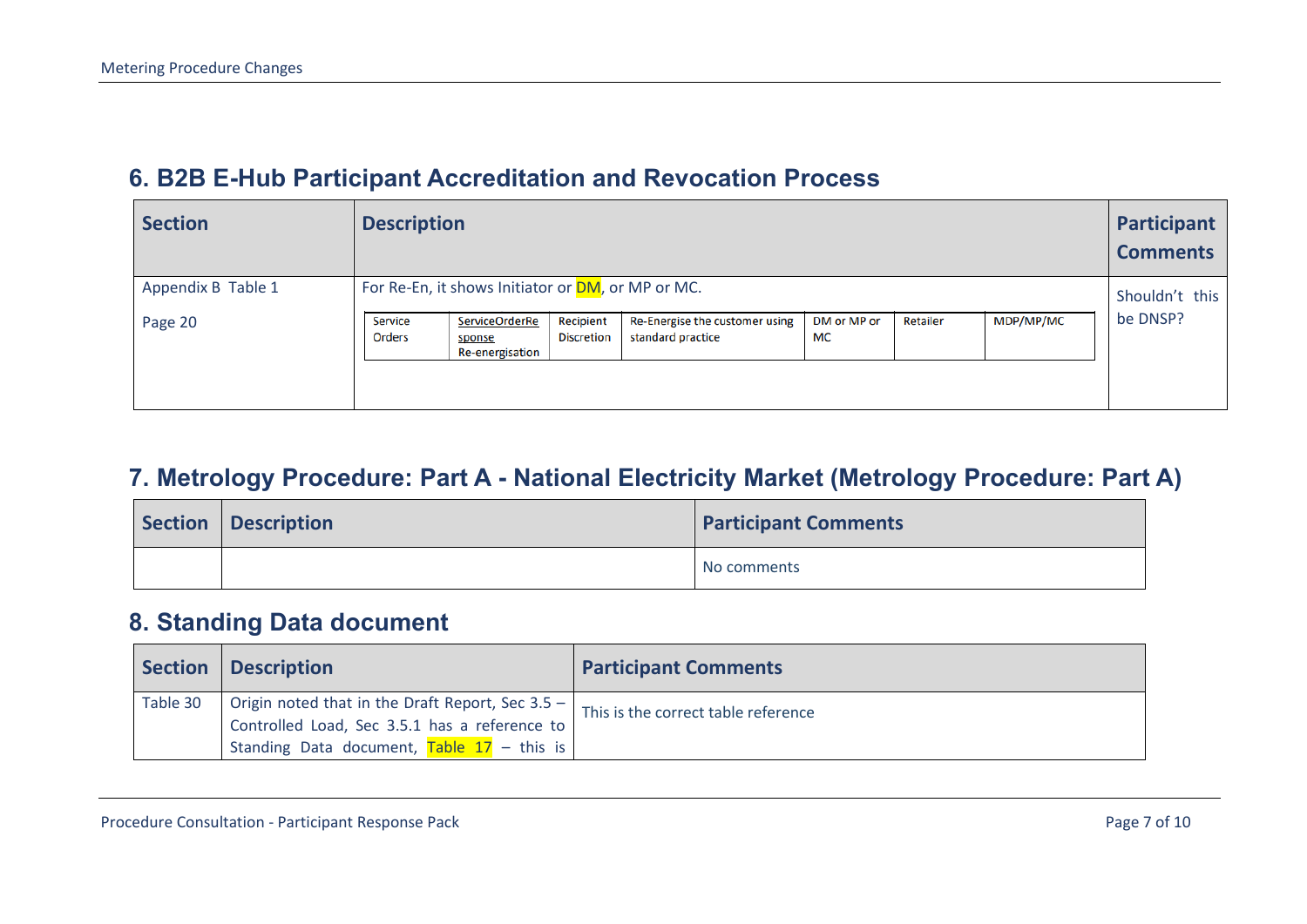| <b>Section</b> | <b>Description</b>                                                   | <b>Participant Comments</b> |                                                                                                                                                                                                                                                                   |  |  |
|----------------|----------------------------------------------------------------------|-----------------------------|-------------------------------------------------------------------------------------------------------------------------------------------------------------------------------------------------------------------------------------------------------------------|--|--|
|                | incorrect. Correct table is Table 30.                                | Table 30                    | <b>Valid Controlled Load Codes</b>                                                                                                                                                                                                                                |  |  |
|                | Document<br>Section<br>Description                                   | ControlledLoad              | Description                                                                                                                                                                                                                                                       |  |  |
|                | Standing Data document   Table 17   Table updated as described above | <b>NO</b>                   | The register is not associated with a network controlled load scheme No<br>controlled load                                                                                                                                                                        |  |  |
|                |                                                                      | <b>YES</b>                  | The register is associated with a network controlled load scheme and the<br>load is controlled internally within the meterThere is controlled load<br>associated with a network-controlled load tariff on this register                                           |  |  |
|                |                                                                      | <b>EXT</b>                  | The register is associated with a network controlled load scheme and the<br>load is controlled externally from the meterThere is controlled load which is<br>externally switched by the LNSP associated with a network-controlled load<br>tariff on this register |  |  |
|                |                                                                      |                             |                                                                                                                                                                                                                                                                   |  |  |
|                |                                                                      |                             | Furthermore, Origin likes to propose a wording change for the above table to                                                                                                                                                                                      |  |  |
|                |                                                                      |                             | ensure there is no ambiguity in the management of the controlled load as this                                                                                                                                                                                     |  |  |
|                |                                                                      |                             | does not always have to be done by the network. For example, instead of                                                                                                                                                                                           |  |  |
|                |                                                                      | tariff"                     | saying "network-controlled load tariff", change it to "controlled load network                                                                                                                                                                                    |  |  |

### **9. MSATS Procedures: MSATS Procedures: CATS**

<span id="page-7-0"></span>

| <b>Section</b>                                       | <b>Description</b>     | <b>Participant Comments</b>                                                                                                                                               |
|------------------------------------------------------|------------------------|---------------------------------------------------------------------------------------------------------------------------------------------------------------------------|
| General<br>(multiple)<br>sections<br>e.g.<br>Section | Unstructured addresses | As noted in previous reports, AEMO proposed the below:<br>Site address information in the unstructured format will no longer be<br>allowed in MSATS from 7 November 2022. |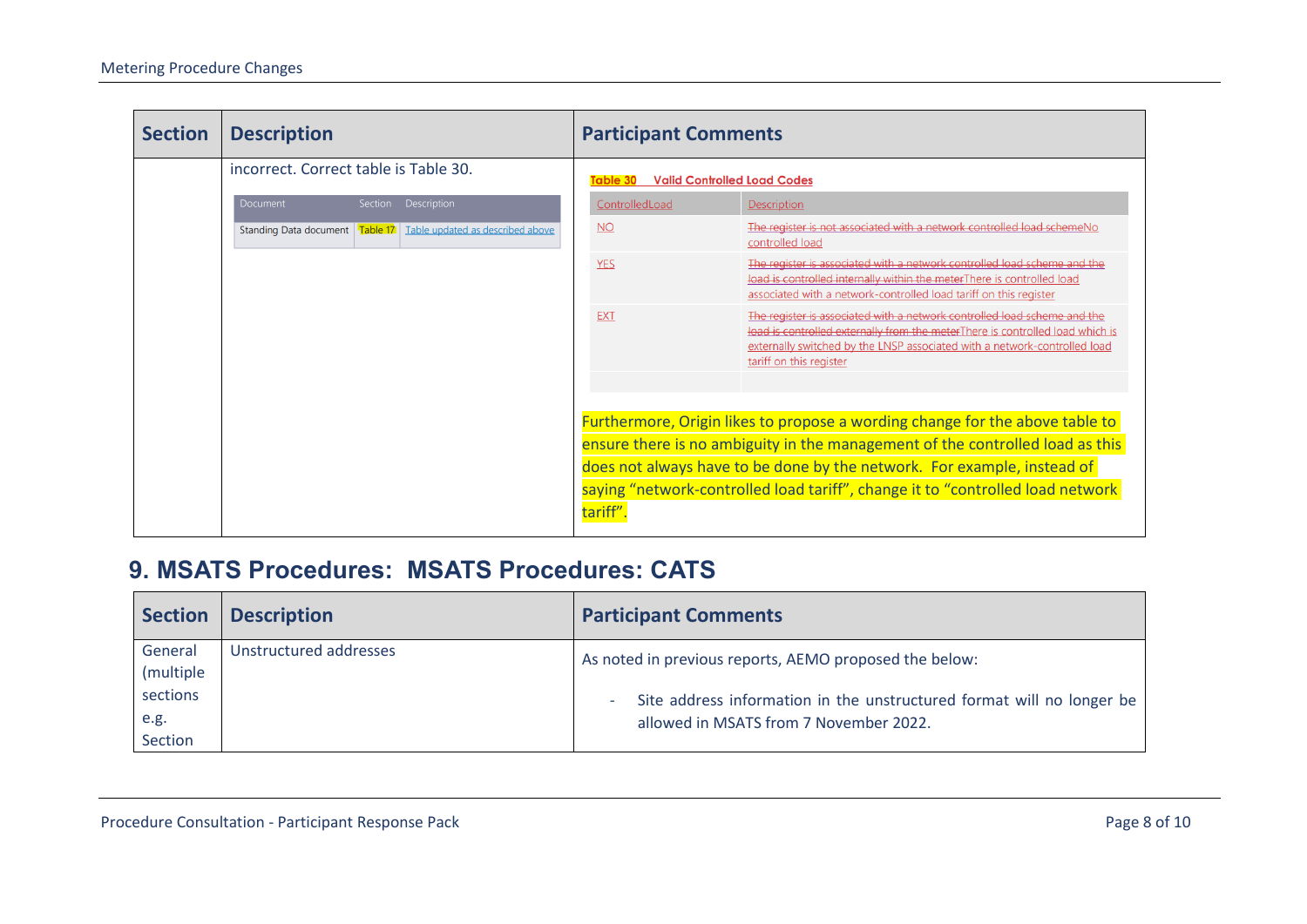| <b>Section</b> | <b>Description</b> | <b>Participant Comments</b>                                                                                                                         |
|----------------|--------------------|-----------------------------------------------------------------------------------------------------------------------------------------------------|
| 9.1.4)         |                    | Any existing NMI with site address information in the unstructured<br>٠<br>format must be converted to the structured format by 7 November<br>2022. |
|                |                    | However there are still references of 'unstructured address' throught the<br>document.                                                              |

**10. MSATS Procedures: Procedure for the Management of Wholesale, Interconnector, Generator and Sample (WIGS) NMIS (MSATS Procedures: WIGS)**

<span id="page-8-0"></span>

| <b>Section</b>                                                | <b>Description</b>       | <b>Participant Comments</b>                                                                                                                                                                         |
|---------------------------------------------------------------|--------------------------|-----------------------------------------------------------------------------------------------------------------------------------------------------------------------------------------------------|
| General<br>(multiple<br>sections<br>e.g.<br>Section<br>4.1.4) | Unstructured addresses   | Same as above                                                                                                                                                                                       |
| General<br>(multiple)<br>tables)                              | <b>ENLR</b> role clarity | Origin notes that the role of 'ENLR' has been updated throughout the<br>document however it might be inconsistent where CR is not applicable for<br>embedded networks e.g. Table 5-H; 5-J; 6-D; 6-F |